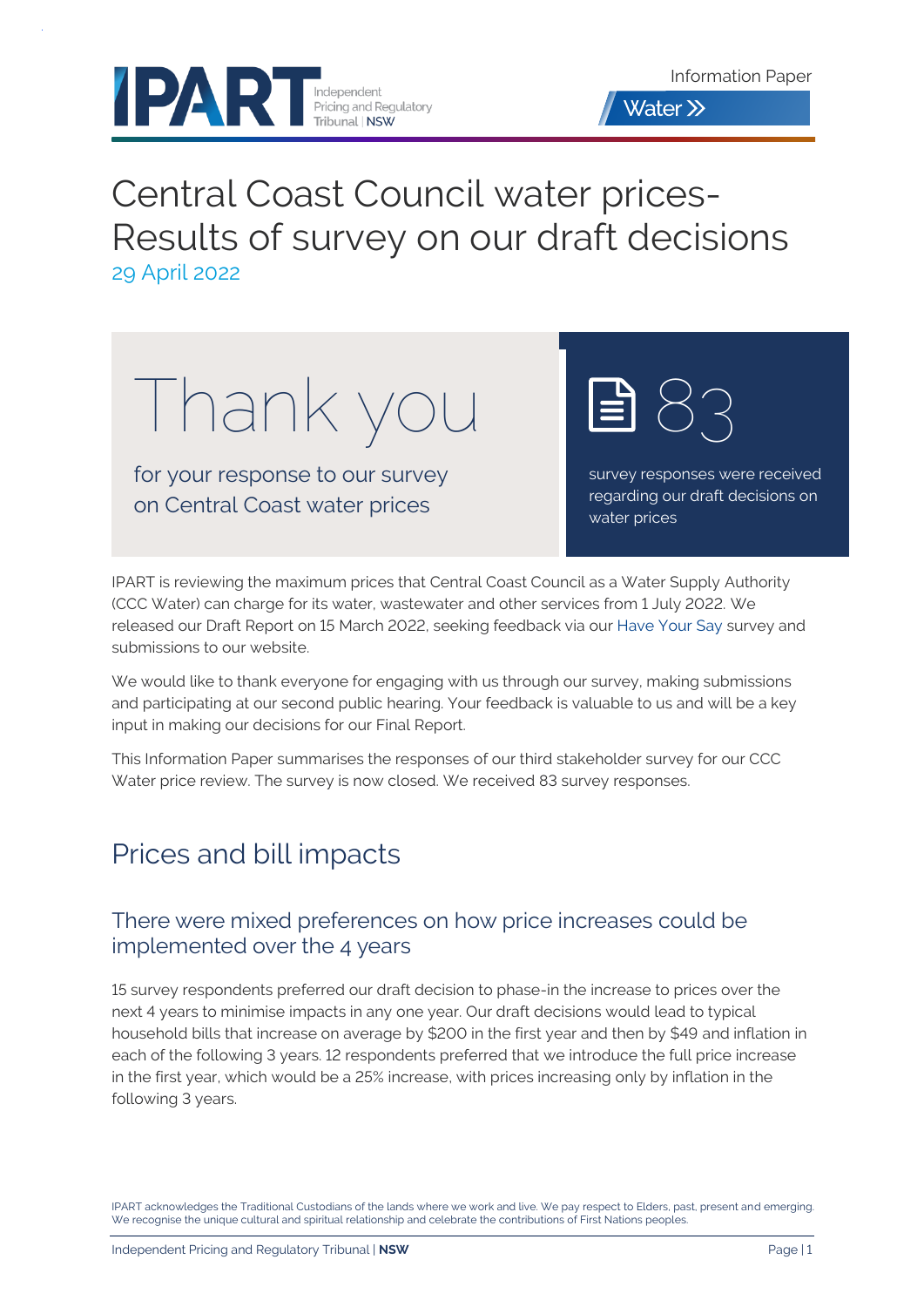The majority of survey respondents selected the 'other' option. Of the 54 'other' responses:

- 25 wanted no increase at all, citing various reasons including affordability, mistrust in CCC Water, and CCC Water should improve efficiency
- 5 preferred prices to increase with inflation only
- 4 offered alternative paths, such as 4%, 4%, 4% and then the balance in the final year; or to wait 2 years for the council to show they can spend the money.
- 3 preferred a slower rate of increase
- 6 said that the increases are unaffordable
- 1 said there is no real difference between the options
- 10 provided comments that were not specific to the question, including that it is not acceptable to bail out the council when the same managers are in place; the council is bleeding the community dry; and one respondent indicated they would leave the area.

We considered different options for introducing price increases over the next 4 years.



#### How would you prefer price increases to be introduced?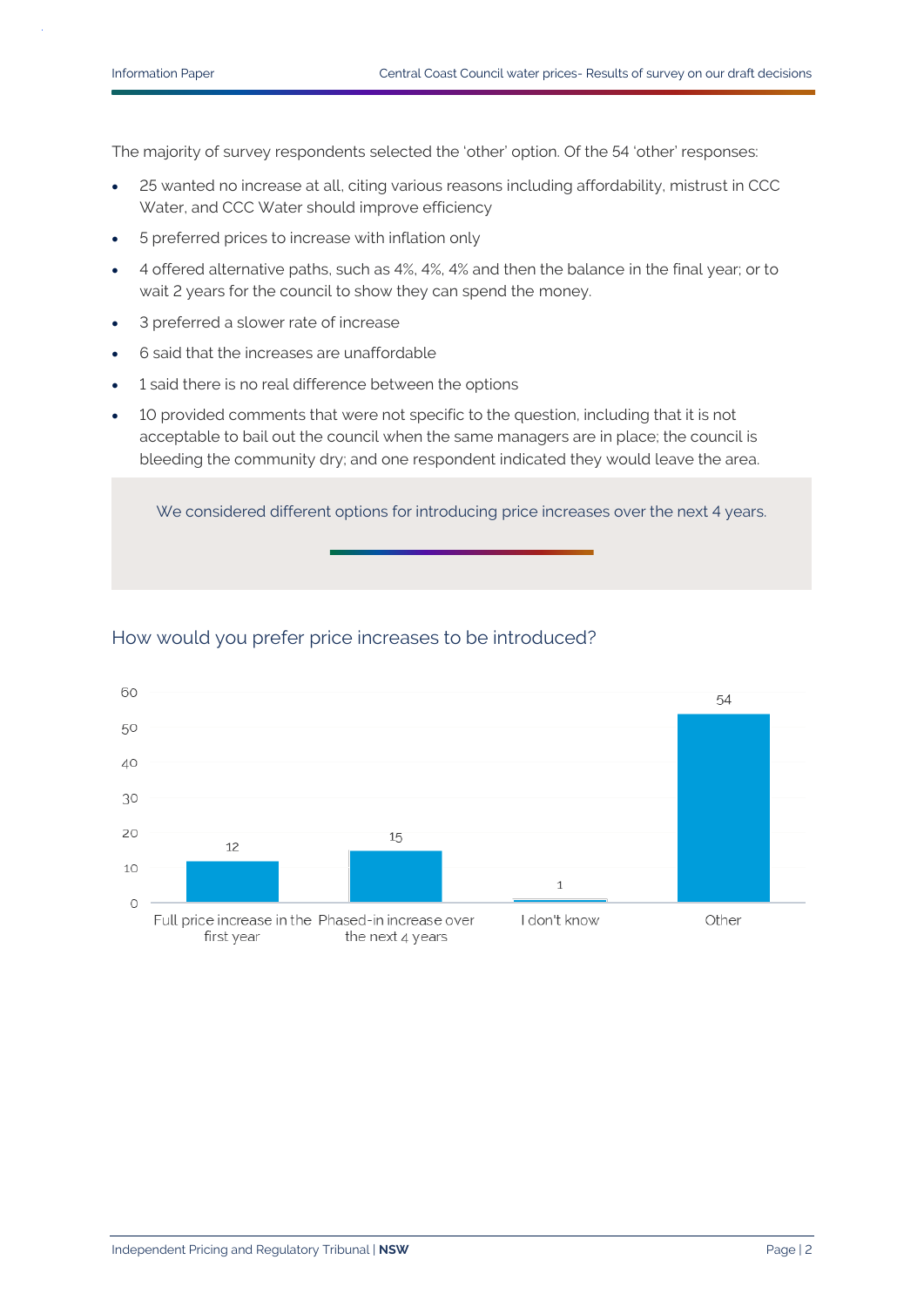## 61 respondents don't think they can afford our draft bill increases

61 survey respondents don't think they can afford to pay for their bills under our draft decisions. Of these, 27 indicated that they would require hardship assistance while the remainder would have trouble managing their budget.

17 respondents indicated they would be able to pay for the bill increase under our draft decisions.

Our draft decision phases in the price increases over the next 4 years to give customers more time to manage the impact. How would these bill increases affect you?I would be able to pay for the increase, with little 5 to no change to my budget I would be able to pay for the increase, but I would have to spend less on some things and make 12 changes to my budget I am not sure I would be able to pay for the increase, I would have to make big changes to my 15 budget to find savings I would not be able to pay on time, and would 19 have trouble managing my budget I would not be able to afford a price increase, and 27

would require hardship assistance

I don't know

 $\mathbf{1}$ 

5

10

15

20

25

30

 $\circ$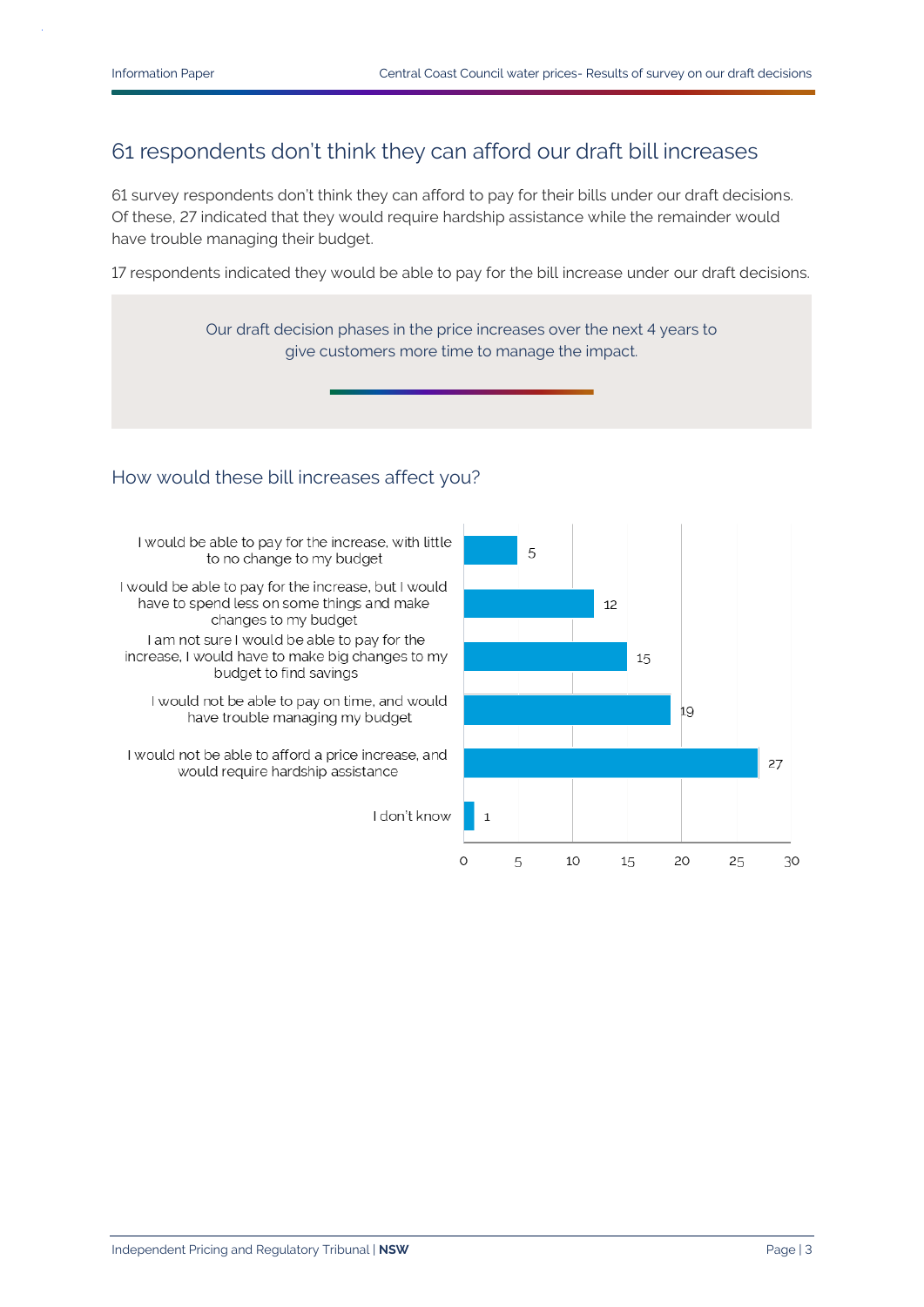### 44 respondents are unlikely to use less water to reduce their bills

Under our draft decisions, fixed water service charges would increase more than usage changes. How this would affect customer bills depends on how much water they use. Reducing water usage could allow customers to reduce their bills.

44 survey respondents indicated they would be unlikely to change how much water they use and therefore, they would need make other changes to their budgets to pay for their bills. 25 indicated that they would need to use less water to pay for their bills. Only 4 said they would be able to pay for the increase with little to no change in their water use.

Under our draft decisions, fixed service charges would increase more than usage charges.

#### How would these price increases affect you?

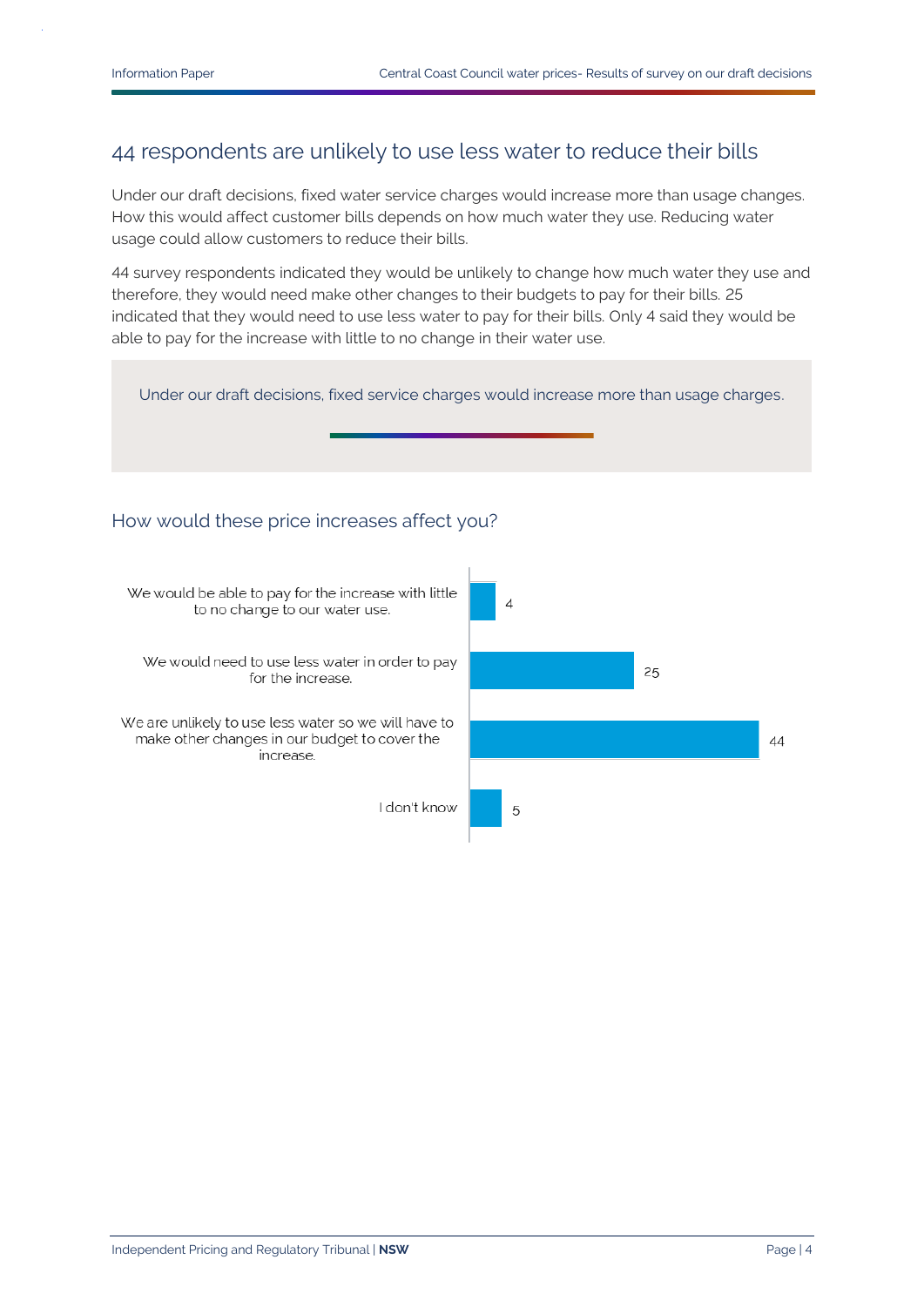## 55 respondents agreed that Gosford and Wyong customers should pay the same

Currently Wyong customers pay slightly less than Gosford customers, due to different wastewater pricing. Our draft decision was to accept CCC Water's proposal to align wastewater prices so that customers in these areas pay the same. This means that the increase in wastewater prices is higher for Wyong customers than it is for Gosford customers.

Of the 55 that agreed that Gosford and Wyong customers should pay the same prices, 30 preferred this begin from 1 July 2022 while the rest (25) preferred the price alignment to happen gradually over a few years. 19 survey respondents thought the two areas should continue to pay different prices.

Under our draft decisions, customers in the former Gosford Local Government Area and former Wyong Local Government Area would pay the same prices.

#### Do you agree that customers should pay the same wastewater price across the Gosford and Wyong areas?

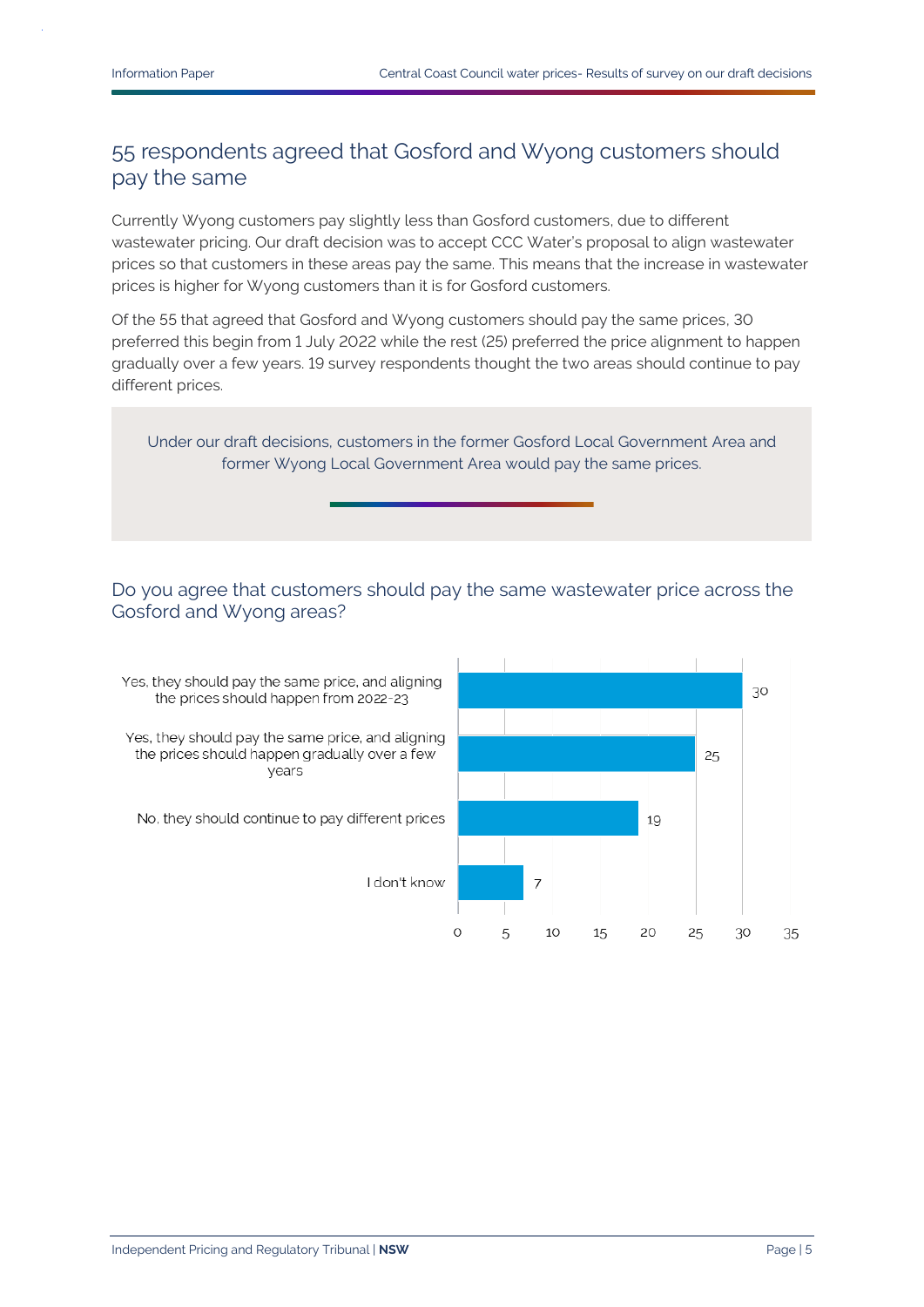# Services and expenditure

## 62 respondents experienced service problems in the last 3 years

In this question, survey respondents could select more than one option. Poor water quality was the most common water service problem experienced by respondents (45), followed by poor stormwater drainage (34). 20 survey respondents indicated that they have not experienced water service problems with CCC Water.

Of the 11 responses to 'other':

- 3 responded that there is no water service to rural properties
- 3 responded about discourtesy/customer relations
- 3 referred to council management/financial management
- one reported wastewater issues
- one replied that reported leaks are not fixed.

#### Can you tell us any service problems you have experienced with CCC Water over the past 3 years?

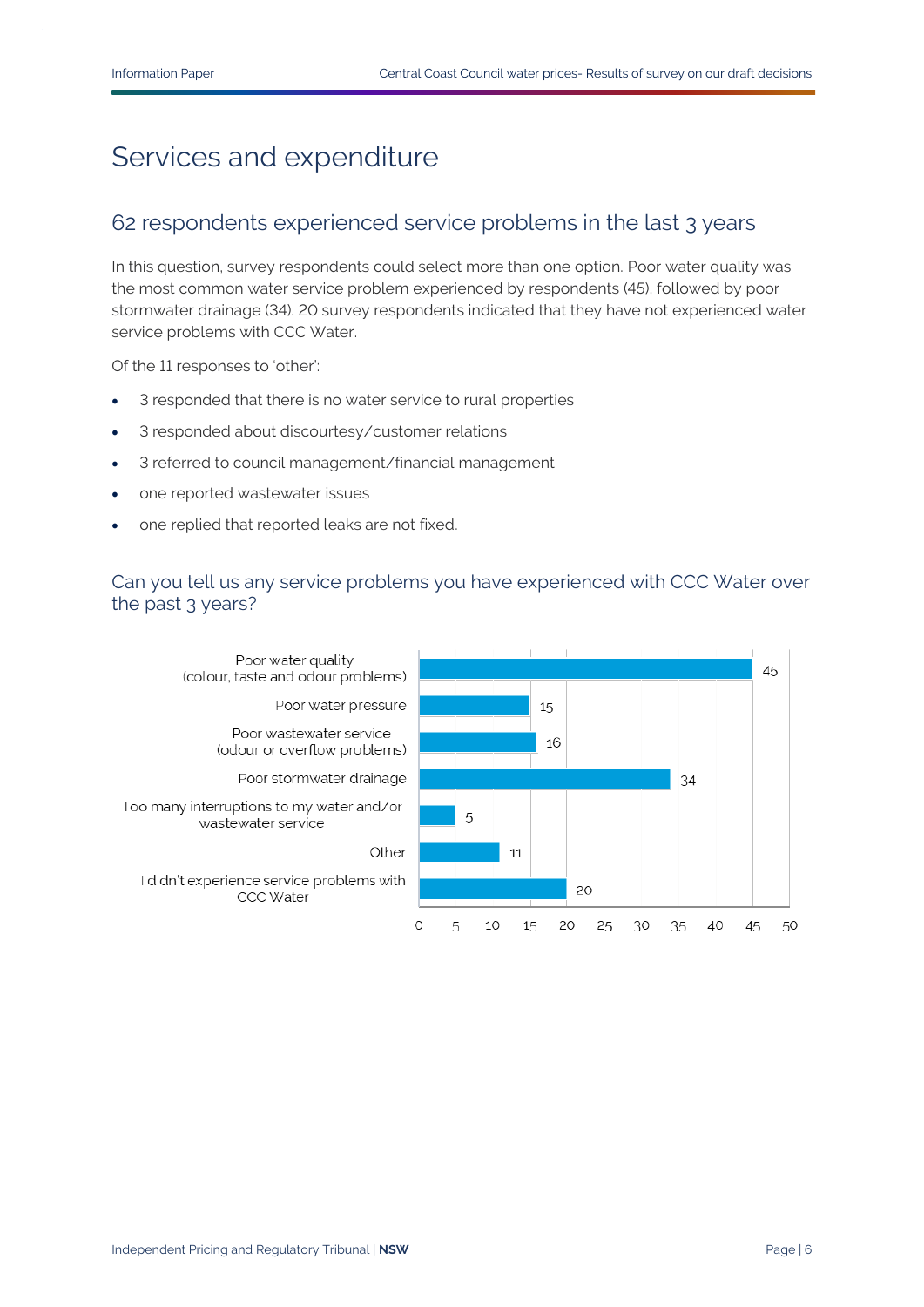## 67 respondents disagree that CCC Water will spend on what is needed

56 survey respondents strongly disagreed that CCC Water is likely to spend on what is most needed to improve services and 11 somewhat disagreed. However, 10 survey respondents agreed that CCC Water would spend on what is needed. 4 did not know.

#### Do you think CCC Water is likely to spend money on what is most needed to improve water, wastewater and other water-related services for the community?

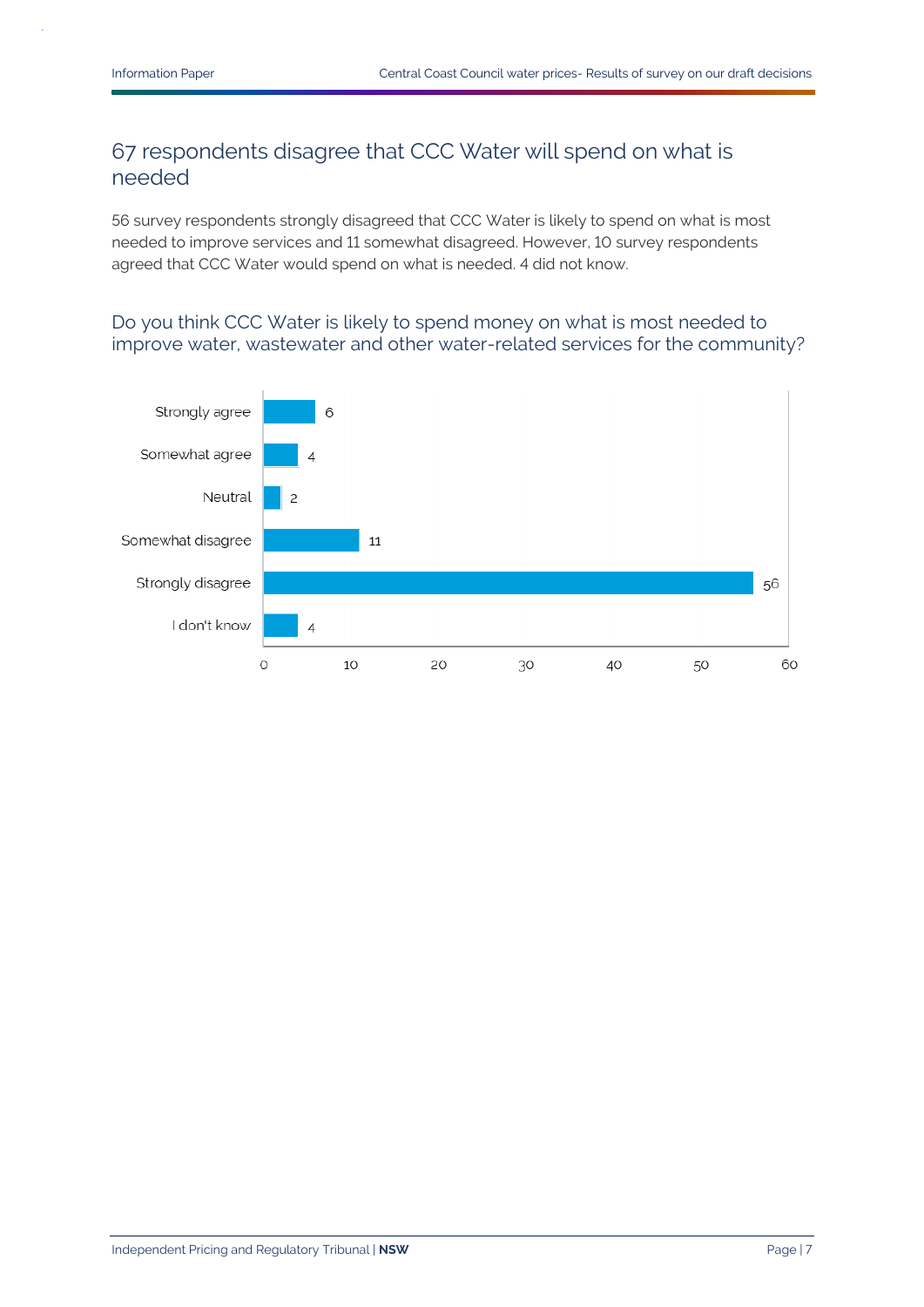## 62 respondents do not believe that CCC Water will meet community's expectations and regulatory obligations

53 survey respondents strongly disagreed that CCC Water would meet community expectations and its regulatory obligations in the future. A total of 11 respondents agreed or strongly agreed that it would. 7 were neutral and 3 did not know.

Do you think CCC Water is likely to meet the community's expectations and its regulatory obligations in delivering good quality, safe and reliable water, wastewater and other water-related services in the future?

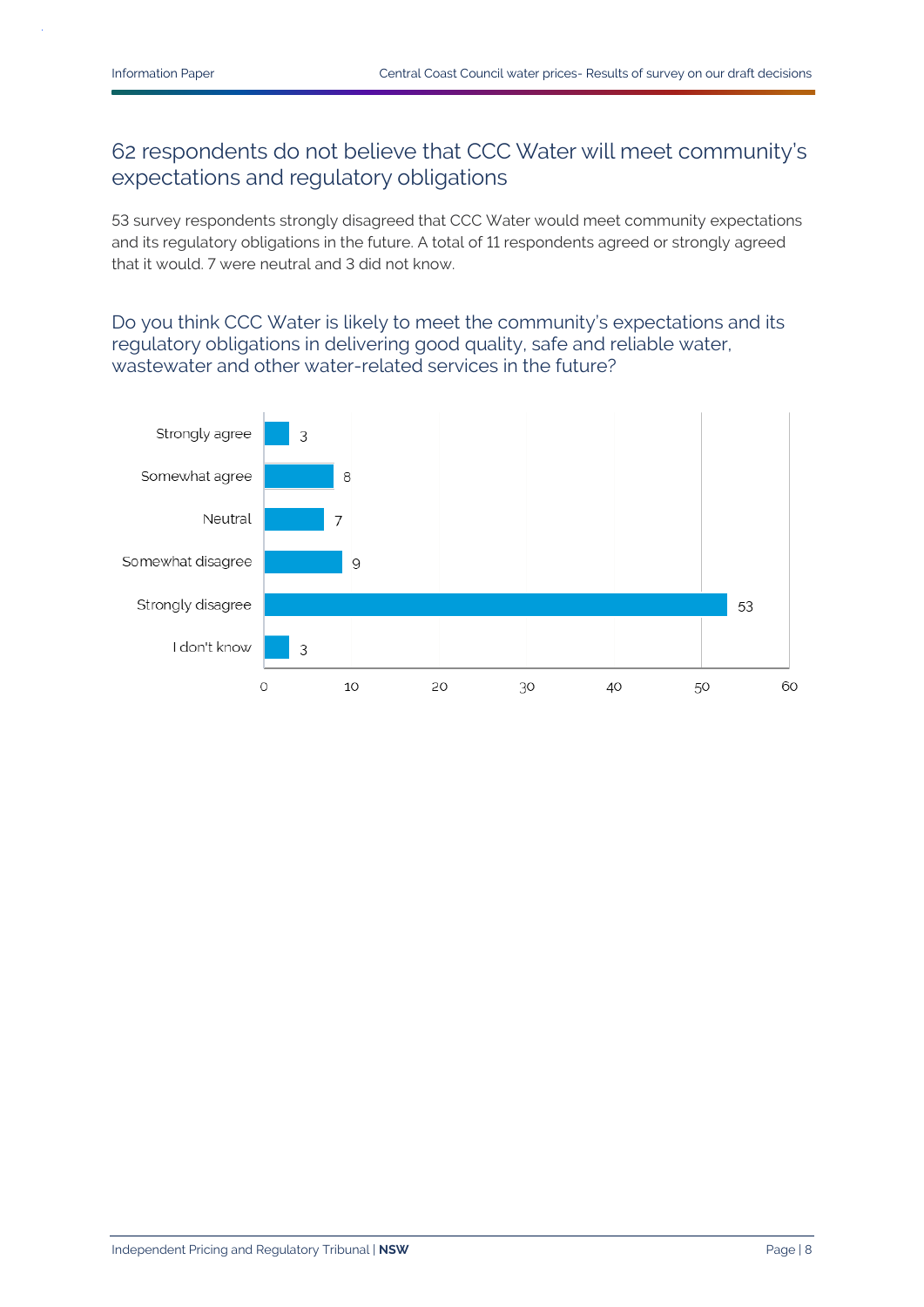# Performance and accountability

### 65 respondents think customers should monitor CCC Water's performance

52 survey respondents strongly agreed that the community has a role in monitoring performance, while 13 somewhat agreed. 11 disagreed and the remainder were neutral on this question or did not know.

#### Do you think customers and the community should have a role in monitoring the performance of CCC Water?



### Survey respondents supported performance measures to help them understand CCC Water's performance

In this question, survey respondents could select more than one option. 37 respondents indicated that they would like to see all the performance measure options we provided.

The most popular responses were for asset measures showing how well CCC Water is managing its assets (44) and financial measures showing how much CCC Water spends to deliver services per property (43). Between 32 and 37 respondents selected measures for performance relating to service quality, reliability, customer service, and environment. 13 chose 'other'.

Of the 13 responses to 'other':

- 2 suggested a comparison of increases to inflation.
- One suggested benchmarking against other councils.
- One suggested how much rainwater is acquired for free in rain events, how much profit CCC Water achieves through the sale of water and what CCC Water is doing to give households sustainable solutions.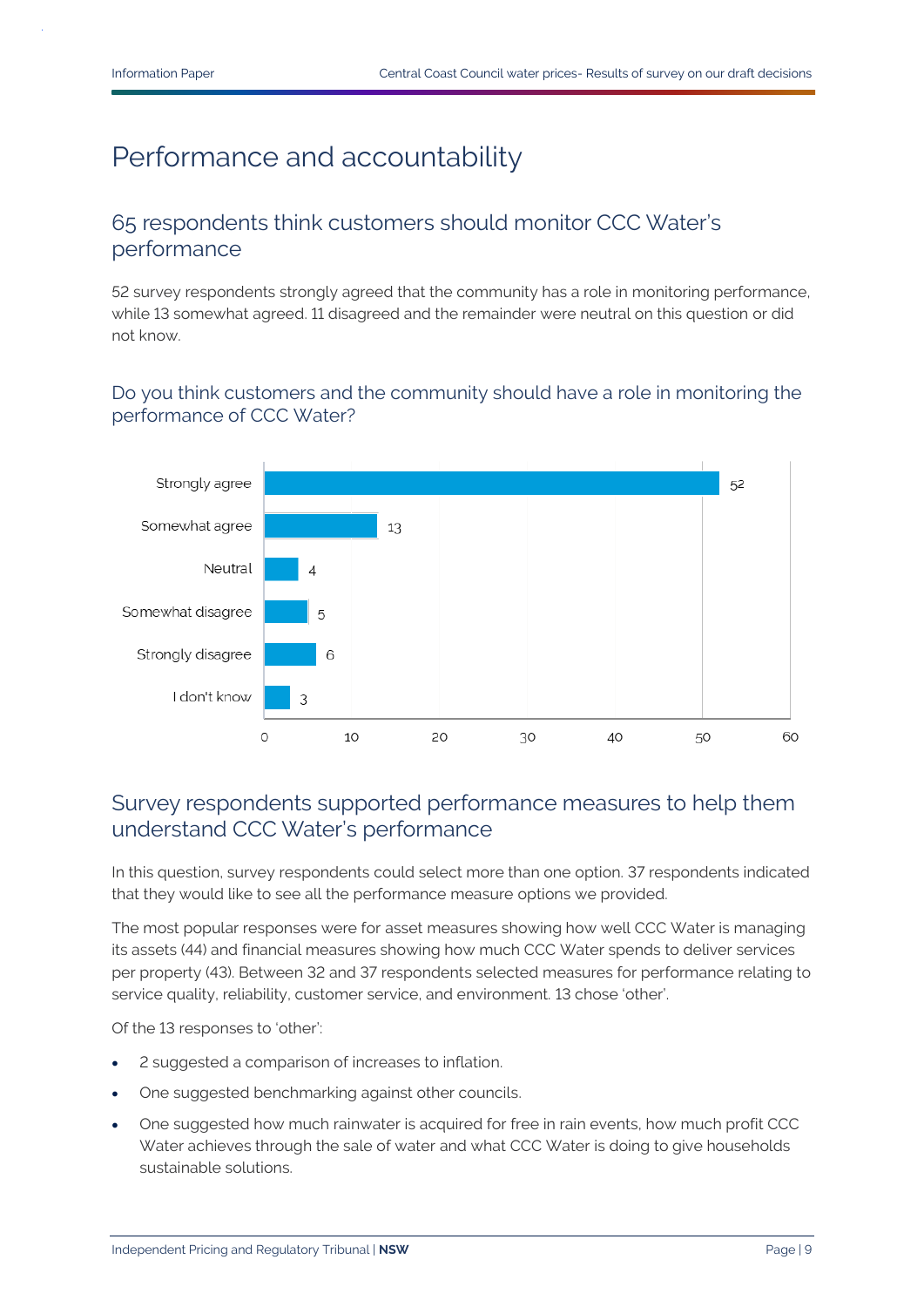- One suggested taking water samples from beaches and lakes as a performance measure.
- 6 suggested none, because either the reports would be false, or performance reports won't lead to improvement.
- 2 had other comments; that extra money should be raised after performance improvements are realised, and 34% is too high an increase and unaffordable,

#### What performance measures would be most useful to you in understanding how CCC Water is performing over the next 4 years?



## Respondents supported various forms of performance reporting

In this question, survey respondents could select more than one option. The majority (49) of survey respondents indicated they would like CCC Water to communicate performance with annual performance reporting. 33 indicated a desire for CCC Water to communicate through social media, and there was support for specific forums and updates at council meetings.

Of the 20 responses to 'other':

- 2 suggested engagement via email
- 2 suggested information be issued with rates notices
- one suggested full and open disclosure of performance and finance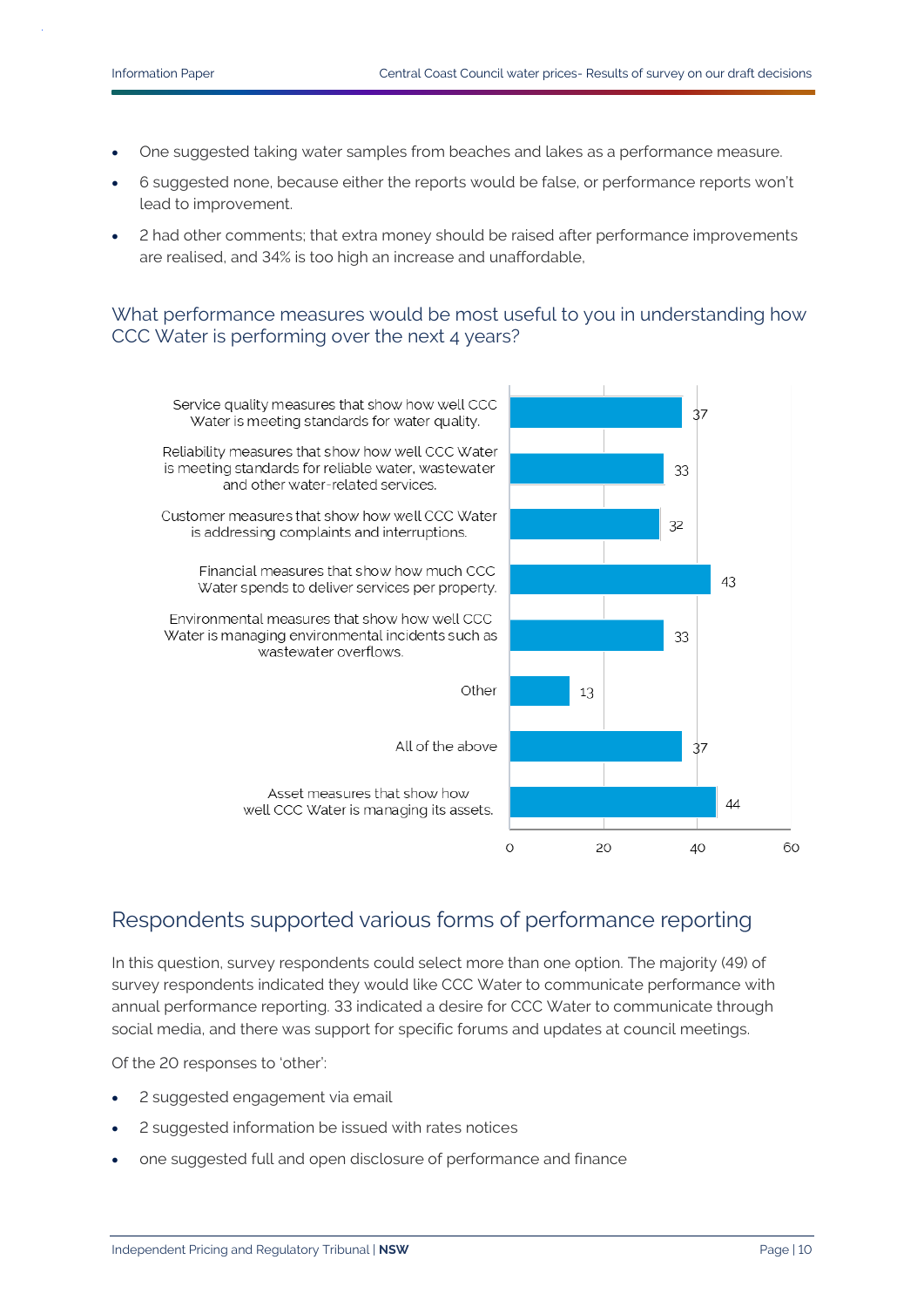- one suggested information graphics on expenditure and outcomes
- 10 said they had no preference because the information provided would be false or that it was a waste of time
- 4 had other comments, about the level of rates, affordability, not paying for issues caused by amalgamation, and questioning why CCC Water needs more funds to provide the same services without making improvements in productivity.

#### How would you like to be engaged with by CCC Water on its future performance?